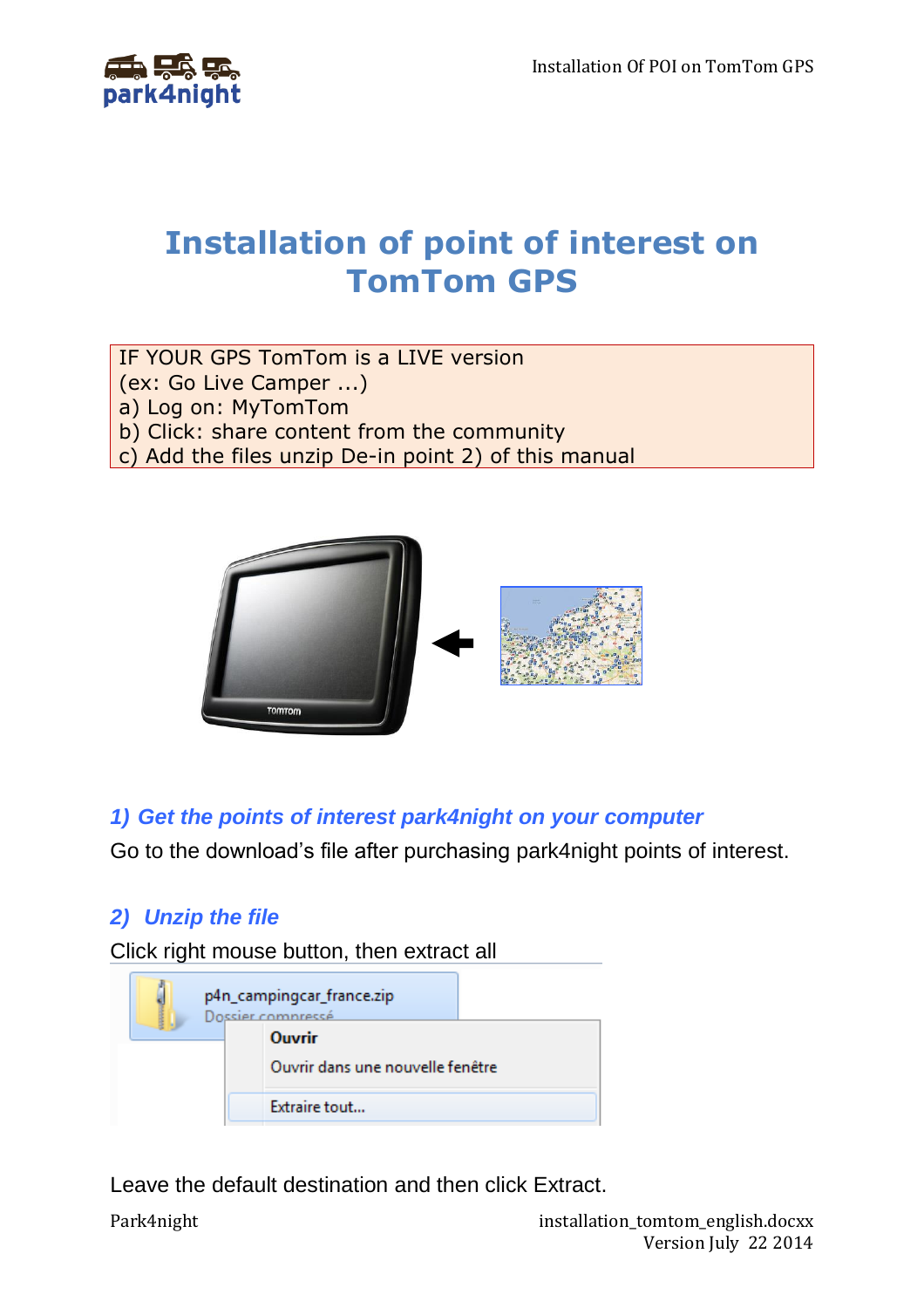### *3) Copy the file*

If the folder you created was not open, open the folder. You should see the following files :

|                                                                                                                                                                            | Fred > Downloads > p4n_campingcar_france                                                                                                                                                                                                                      |                                                                                                                                                                                                                                                                 | $\Box$ $\Box$<br>Rechercher dans : $p4n$ camping car fr $\bigcirc$<br>$-1+$                                                                                                                                        |
|----------------------------------------------------------------------------------------------------------------------------------------------------------------------------|---------------------------------------------------------------------------------------------------------------------------------------------------------------------------------------------------------------------------------------------------------------|-----------------------------------------------------------------------------------------------------------------------------------------------------------------------------------------------------------------------------------------------------------------|--------------------------------------------------------------------------------------------------------------------------------------------------------------------------------------------------------------------|
| Outils ?<br><b>Edition</b><br>Fichier<br>Affichage<br>Organiser $\blacktriangledown$<br>Inclure dans la bibliothèque v                                                     | Partager avec $\blacktriangledown$                                                                                                                                                                                                                            | Nouveau dossier<br>Graver                                                                                                                                                                                                                                       | 88                                                                                                                                                                                                                 |
| <b>X</b> Favoris<br><b>Bureau</b><br>Dropbox<br>Emplacements récents<br><b>Google Drive</b><br>Téléchargements<br>DA.<br><b>&amp;</b> OneDrive<br>Bibliothèques<br>Ē.<br>▼ | Ps _p4n accueil a la ferme.bmp<br>al p4n accueil a la ferme.ov2<br>Ps _p4n aire cc privee.bmp<br>p4n aire cc privee.ov2<br>Ps _p4n aire cc stat gratuit.bmp<br>p4n aire cc stat gratuit.ov2<br>Ps _p4n aire cc stat payant.bmp<br>p4n aire cc stat payant.ov2 | Ps _p4n aire de pique nique.bmp<br>d _p4n aire de pique nique.ov2<br>ps __ p4n aire de services seulement.bmp<br>p4n aire de services seulement.ov2<br>Ps _p4n aire sur autoroute.bmp<br>p4n aire sur autoroute.ov2<br>Ps _p4n camping.bmp<br>d p4n camping.ov2 | Ps _p4n lieu en pleine nature.bmp<br>p4n lieu en pleine nature.ov2<br>Ps _p4n parking jour et nuit.bmp<br>10 p4n parking jour et nuit.ov2<br>Ps p4n parking jour uniquement.bmp<br>p4n parking jour uniquement.ov2 |
| 22 élément(s)                                                                                                                                                              |                                                                                                                                                                                                                                                               |                                                                                                                                                                                                                                                                 |                                                                                                                                                                                                                    |

Select files (Edit menu, select all or CTRL + A) Copy files (Edit menu, or CTRL + C to copy)

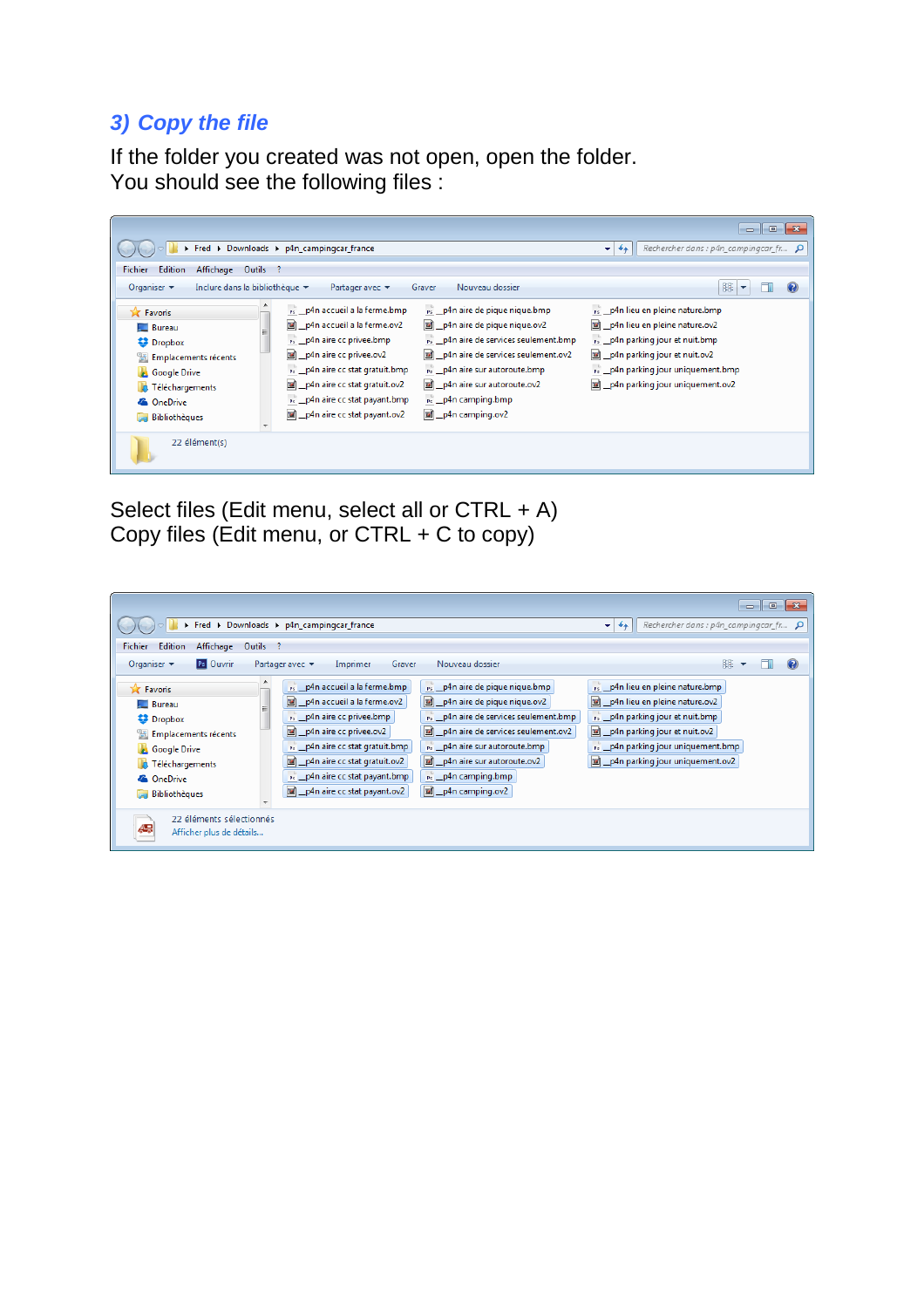#### *4) Connect your TomTom GPS with the USB CableB*



Connect the GPS using the supplied USB cable.

Turn on the GPS, after a while the GPS will purpose you to connect.



Click on YES

In the workplace you should see a tomtom folder, open it

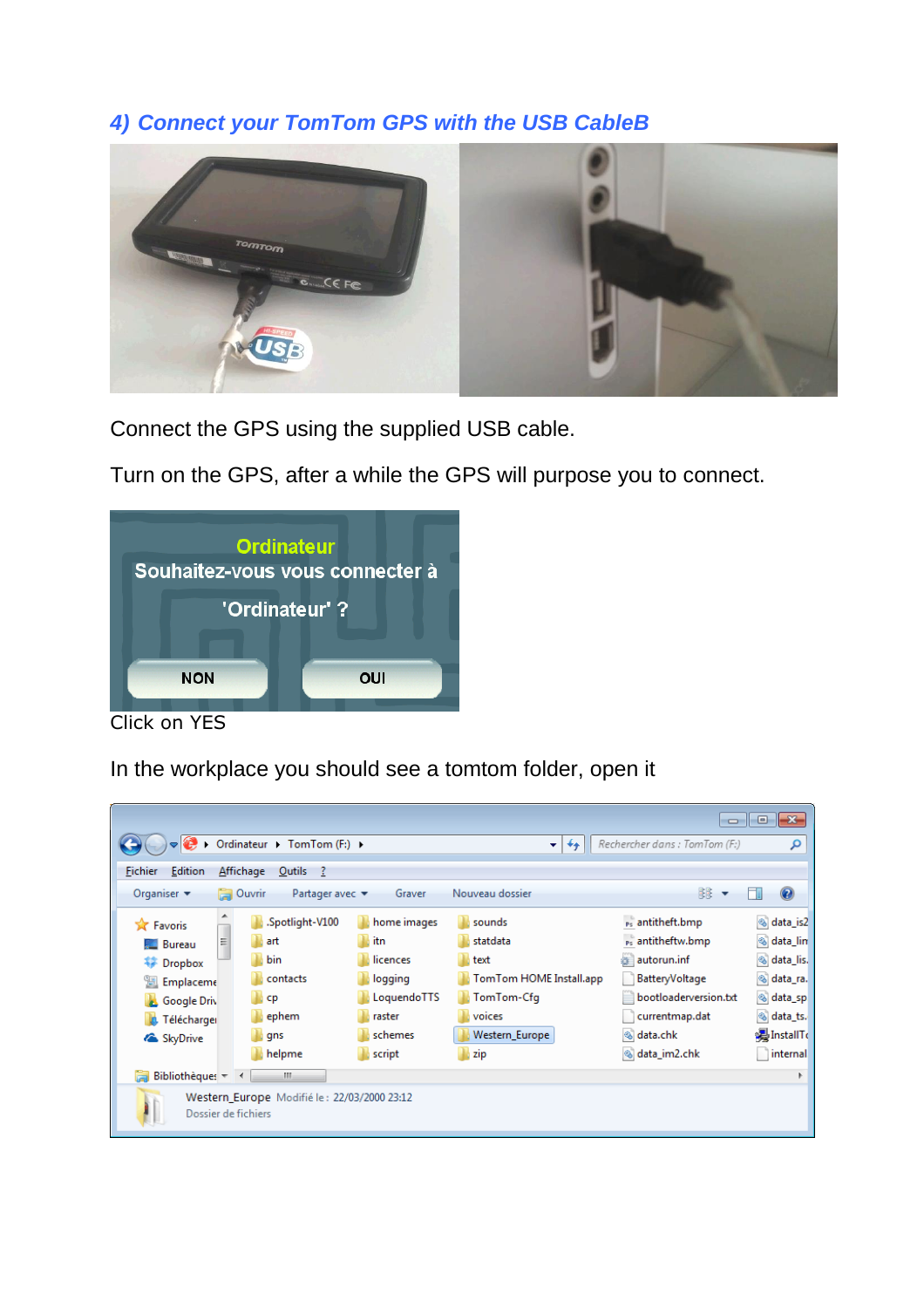In this folder choose Western\_Europe

| Edition<br>Affichage Outils ?<br><b>Fichier</b><br>Organiser $\blacktriangledown$<br>Partager avec $\blacktriangledown$                                              | > Ordinateur > TomTom (G:) > Central_Europe ><br>Nouveau dossier<br>Graver                                                                                                                                                                                                           |                                                                                                                                   | Déplacement de 22 éléments (577 Ko)<br>Déplacement de 22 éléments (577 Ko) |                         | $\mathbf{x}$<br>$\Box$<br>$\Box$ |  |
|----------------------------------------------------------------------------------------------------------------------------------------------------------------------|--------------------------------------------------------------------------------------------------------------------------------------------------------------------------------------------------------------------------------------------------------------------------------------|-----------------------------------------------------------------------------------------------------------------------------------|----------------------------------------------------------------------------|-------------------------|----------------------------------|--|
| <b>X</b> Favoris<br><b>Bureau</b><br>Dropbox<br>Emplacements récents<br><b>Google Drive</b><br><b>A</b> Téléchargements<br><b>C</b> OneDrive<br><b>Bibliothèques</b> | ≖<br><b>Nom</b><br>p4n accueil a la ferme.ov2<br>Ps __ p4n aire cc privee.bmp<br>p4n aire cc privee.ov2<br>Ps _p4n aire cc stat gratuit.bmp<br>10 _p4n aire cc stat gratuit.ov2<br>Ps _p4n aire cc stat payant.bmp<br>p4n aire cc stat payant.ov2<br>Ps _p4n aire de pique nique.bmp | de Nouveau d \Nouveau de vers Central_Eur (G:\Central_Eu<br>Détection de 22 éléments (577 Ko)<br>Dus de détails<br><b>Annuler</b> |                                                                            |                         |                                  |  |
|                                                                                                                                                                      |                                                                                                                                                                                                                                                                                      | 15/05/2014 12:12<br>22/07/2014 12:09<br>15/05/2014 12:12                                                                          | <b>Fichier BMP</b><br>TomTom Binary<br><b>Fichier BMP</b>                  | $2$ Ko<br>53 Ko<br>2 Ko |                                  |  |
| 82 élément(s)                                                                                                                                                        |                                                                                                                                                                                                                                                                                      |                                                                                                                                   |                                                                            |                         |                                  |  |

Past all .ov2 files copied on the point 3 of this tutorial For do this go menu, edition, past OR simply do CTRL+V with the keyboard.

Once the copy operation is complete (it's very fast) turn your TomTom then disconnect the USB cable.

*5) Displaying points of interest on your TomTom GPS*

Restart your GPS.

Following the model of your GPS handling display points of interest on your GPS may differ.

Exemple TomTom XL 2013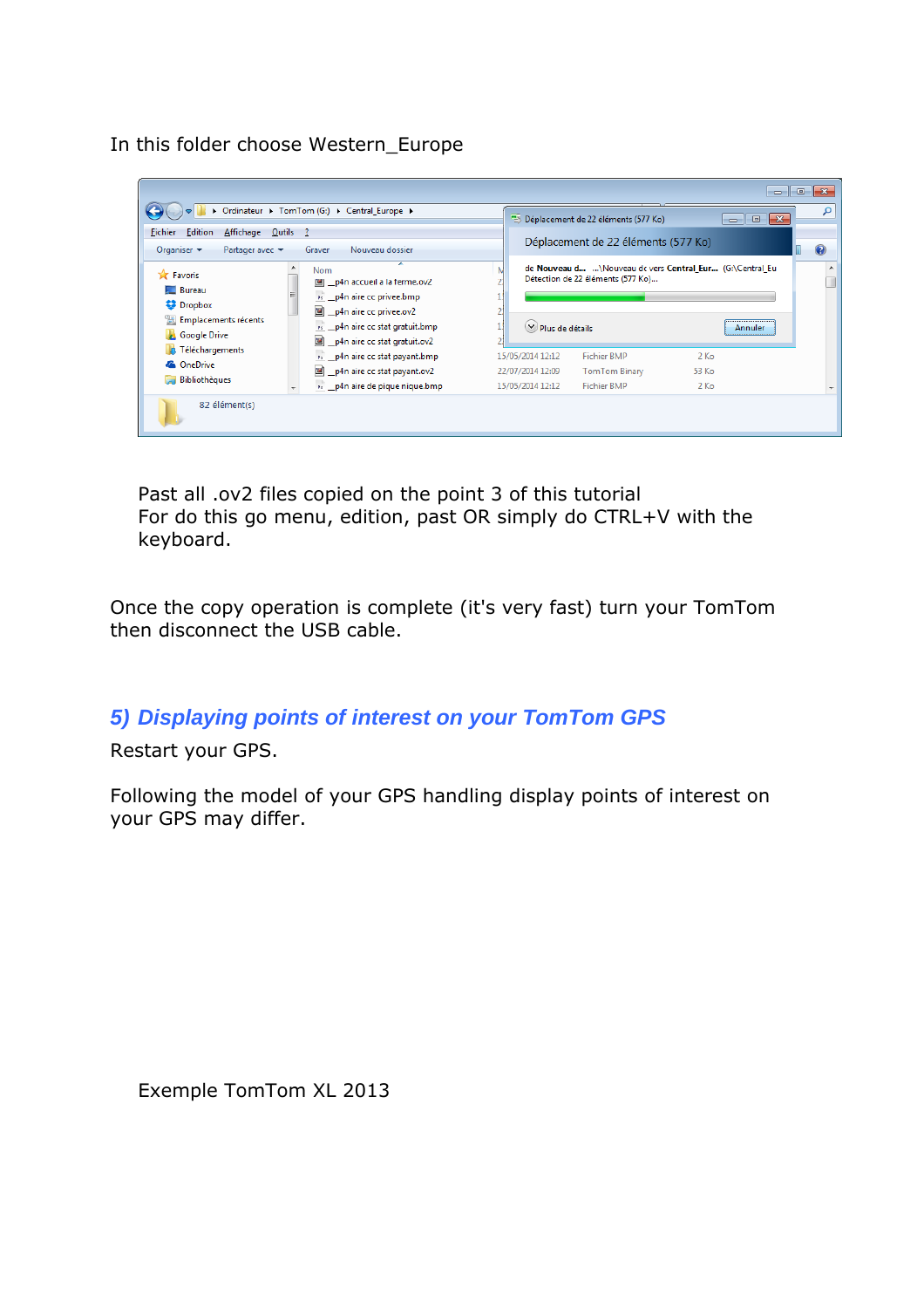#### 1) Go to **Explore the map**

2) If the points do not appear go to choose POI

3) Select the PI park4night that interests you. (they are prefixed by P4N). Press **finished**

4) You should see the POI on the map of your GPS. Feel free to zoom in and out to reveal the POI.

When there are too many points on the map, some issues appear, you need to zoom in to see them reappear.

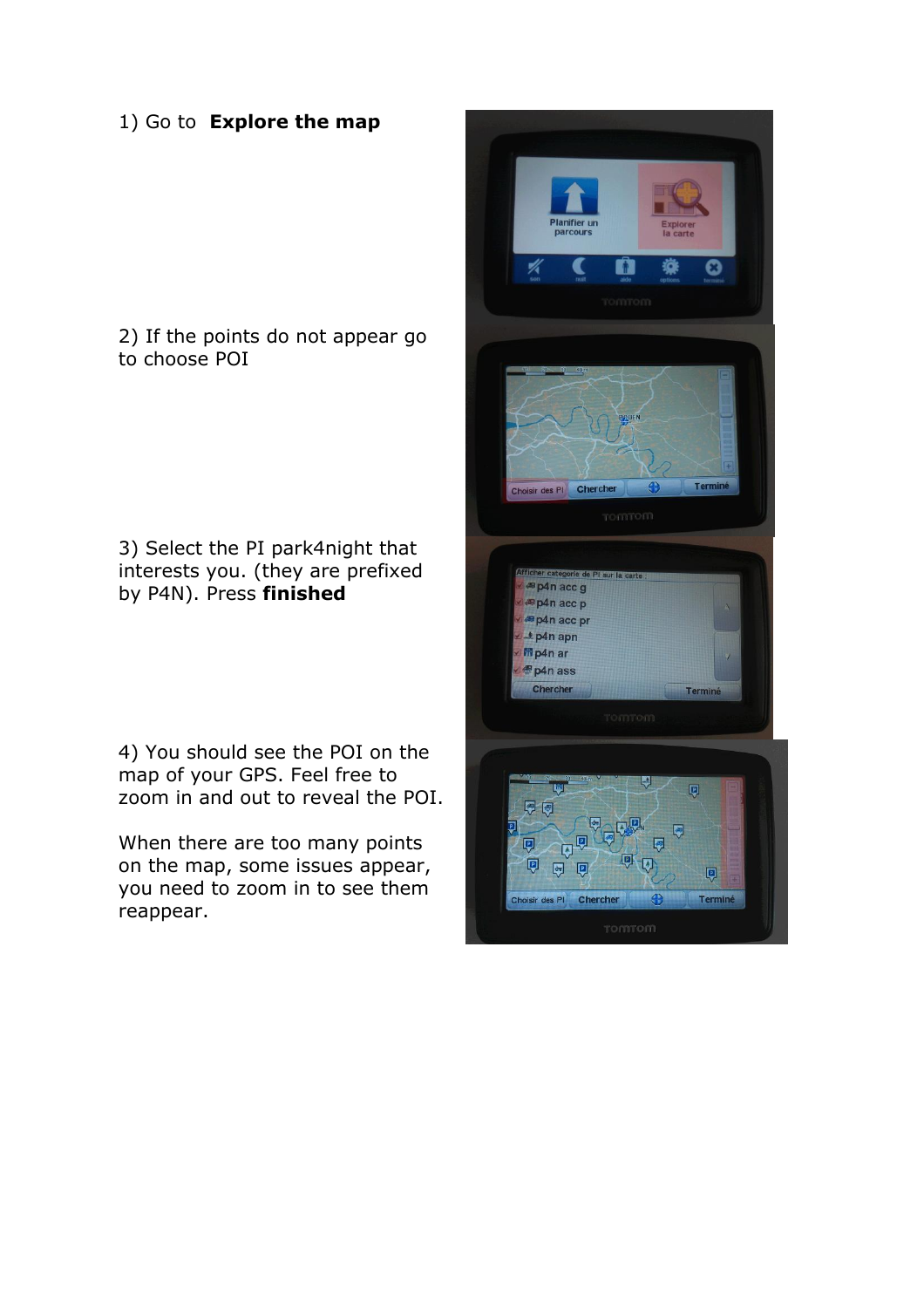Exemple TomTom XL year 2009

1) Go to the menu and press **Change Preferences**

2) Then press **Show POI on map**

3) Select the PI park4night that interests you. (they are prefixed by P4N). Press **finished**

4) Tap **Browse Map**

5) You should see the POI on the map of your GPS. Feel free to zoom in and out to reveal the POI.

When there are too many points on the map, some issues appear, you need to zoom in to see them reappear.